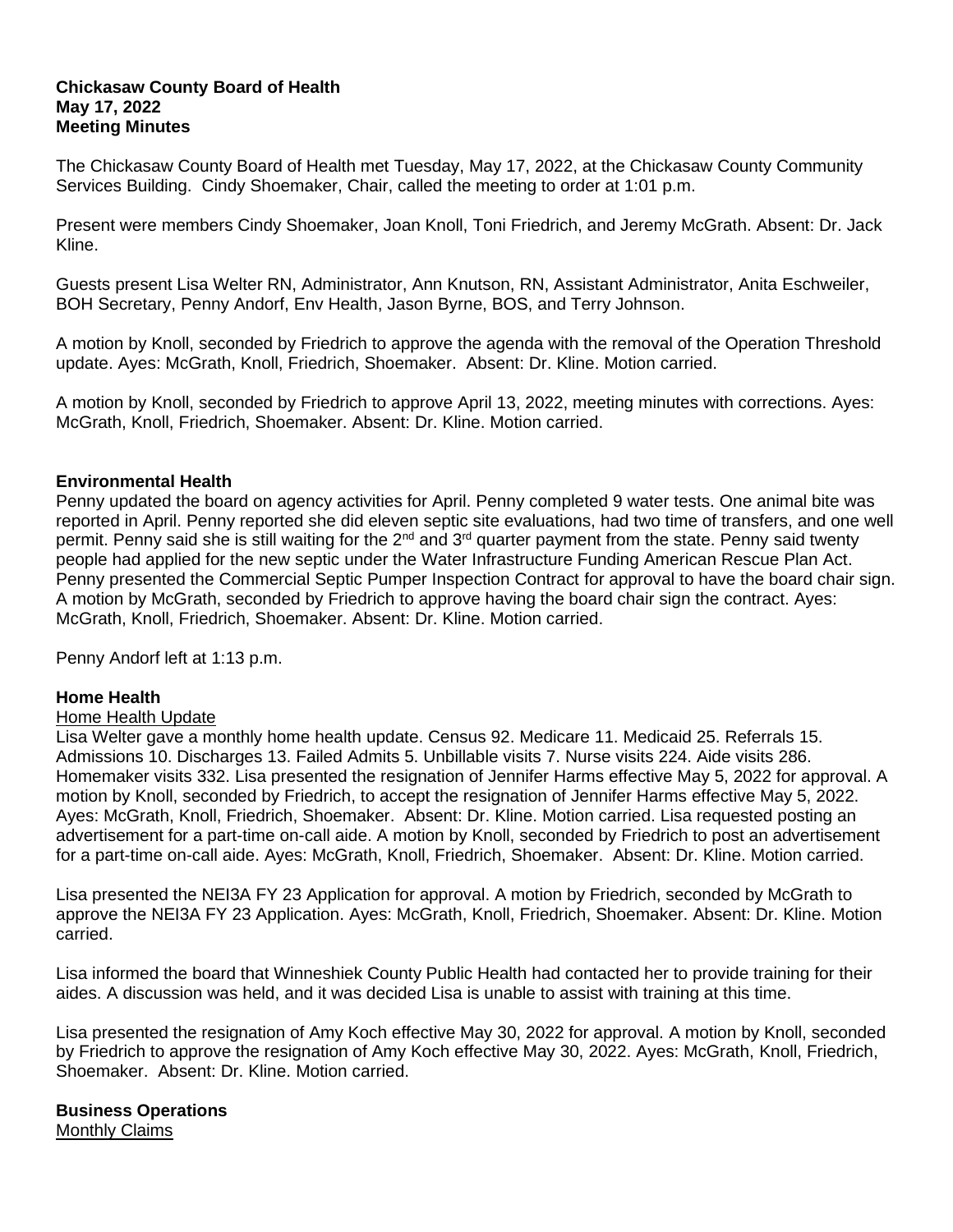Lisa presented bills received after the last Board of Health meeting. Lisa said the Public Health claims were \$3,652.20. The Environmental Claim was \$164.40, for a total of both claims \$3,816.60. A motion by McGrath, seconded by Friedrich to approve the claims as presented. Ayes: McGrath, Knoll, Friedrich, Shoemaker. Absent: Dr. Kline. Motion carried. Lisa presented the US Cellular bill for \$584.87. A motion by Knoll, seconded by Friedrich approve the US Cellular bill for \$584.87. Ayes: McGrath, Knoll, Friedrich, Shoemaker. Absent: Dr. Kline. Motion carried. Lisa said the claims for Public Health were \$11,593.08. The mileage claims for Public Health were \$2,841.96. The total claims for Public Health are \$14,435.04. The Environmental Health claims total is \$486.28. The total claims for both agencies are \$14,921.32. A motion by Knoll, seconded by McGrath to approve the claims as stated. Ayes: McGrath, Knoll, Friedrich, Shoemaker. Absent Dr. Kline. Motion carried. Lisa gave an update on the current budget expenditures and revenue amounts for both public health and environmental health.

# Wage Scale

Members discussed the wage scale. Lisa handed out spreadsheets regarding the wage scale. This item will be added to next month's agenda along with wage increases.

# ARPA Funds

Lisa requested the board make a recommendation to the board of supervisors to give employees covid relief funds due to the many hours spent working during the Covid -19 pandemic. A motion by Friedrich to give each employee \$1,000. The motion died due to a lack of a second.

### Policy Book section 2 & 3

Lisa informed the board that she had gone through sections 2 & 3 of the policy book. She will present the policies that need to be updated.

### **Public Health Program**

#### Covid-19 Update

Lisa gave an update and reported the Covid-19 number since the last meeting.

#### Communicable Disease

Lisa informed the board that there was one case of E. coli reported since the last meeting. She is still working with the two latent TB cases in the county.

Grant Update

Anita emailed out the spreadsheets for the grants billed before the meeting.

### Immunization Grant Application for FY 23

Lisa presented the Immunization Grant Application for GY 23 for approval. A motion by Knoll, seconded by Friedrich to approve the Immunization Grant Application for FY 23. Ayes: McGrath, Knoll, Friedrich, Shoemaker. Absent: Dr. Kline. Motion carried.

#### Policies

### *Agency Financial Management Policy*

A motion by Knoll, seconded by Friedrich to approve the updated Agency Financial Management Policy. Ayes: McGrath, Knoll, Friedrich, Shoemaker. Absent: Dr. Kline. Motion carried.

### *Immunization Clinic Policy*

A motion by Knoll, seconded by Friedrich to approve the updated Immunization Clinic Policy. Ayes: McGrath, Knoll, Friedrich, Shoemaker. Absent: Dr. Kline. Motion carried.